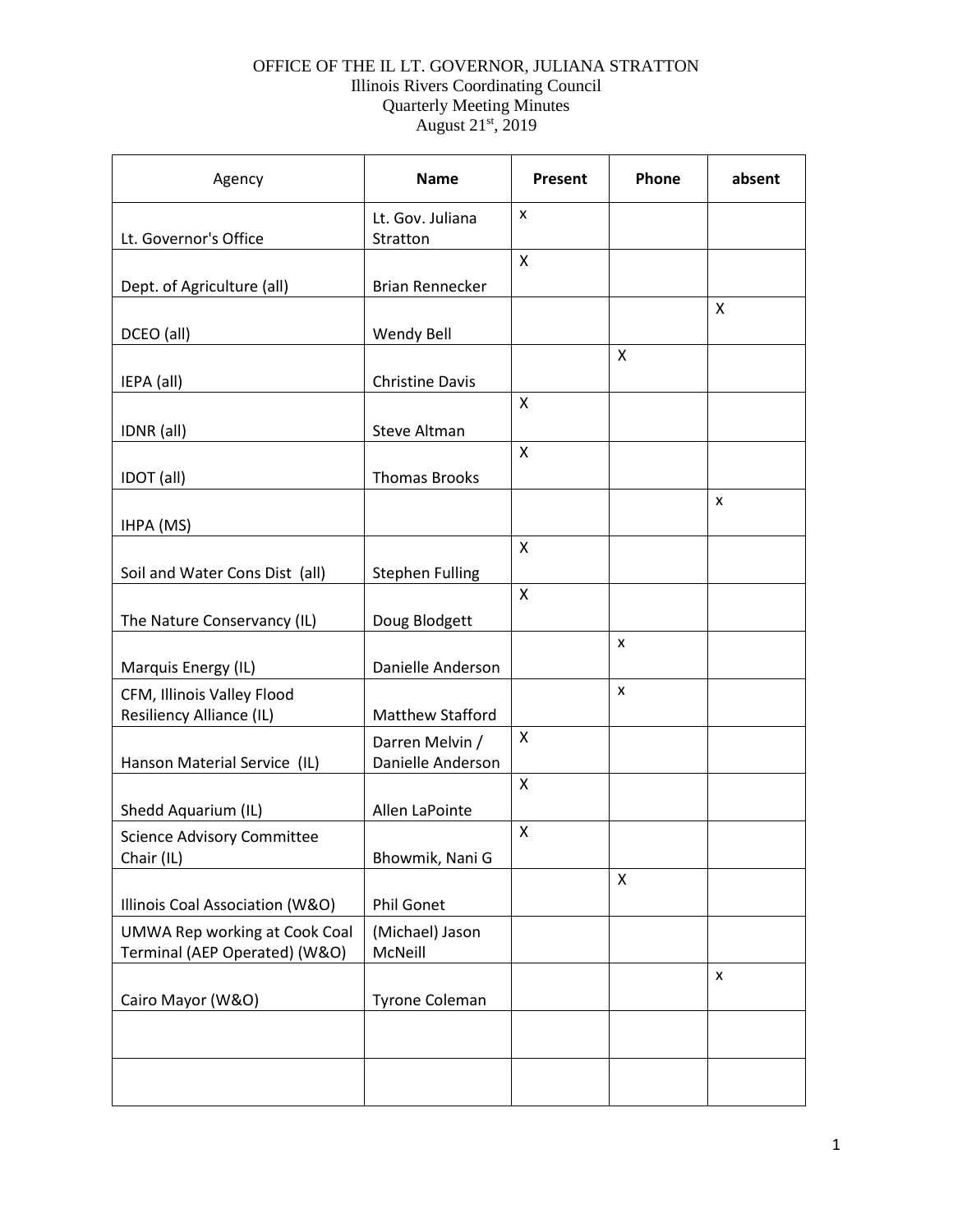## OFFICE OF THE IL LT. GOVERNOR, JULIANA STRATTON Illinois Rivers Coordinating Council Quarterly Meeting Minutes August 21<sup>st</sup>, 2019

| Agency                                                      | <b>Name</b>             | Present            | Phone | absent |
|-------------------------------------------------------------|-------------------------|--------------------|-------|--------|
| Eastern Illinois University (W&O)                           | Dr. Gordon C.<br>Tucker |                    |       | X      |
| Illinois Environmental Council<br>(MS)                      | Lindsay Keeney          | X                  |       |        |
| <b>President Great Rivers and</b>                           |                         |                    |       | X      |
| Routes Tourism Bureau (MS)                                  | <b>Brett Stawar</b>     |                    |       | X      |
| Great River Road (MS)                                       | Reed Wilson             |                    |       |        |
| Illinois Farm Bureau (MS)                                   | Wendell Shauman         |                    |       | X      |
| Illinois Farm Bureau (MS)                                   | Lauren Lurkins          |                    | X     |        |
| Illinois Farm Bureau (MS)                                   | Lyndset Ramsey          |                    |       | X      |
| ARTCO - ADM (MS)                                            | <b>Brent Nissen</b>     |                    |       | X      |
| National Great Rivers Research<br>and Education Center (MS) | <b>Ted Kratschmer</b>   | X                  |       |        |
|                                                             | <b>Guest</b>            |                    |       |        |
| Sierra Club                                                 | Nicole Saulsberry       | X                  |       |        |
| <b>Waterways Council</b>                                    | Paul Rohde              |                    | X     |        |
|                                                             | <b>Staff</b>            |                    |       |        |
|                                                             | <b>Charles Watkins</b>  | X                  |       |        |
|                                                             |                         | X                  |       |        |
|                                                             | Dartesia Pitts          | $\pmb{\mathsf{X}}$ |       |        |
|                                                             | <b>Robert Mannis</b>    | $\pmb{\mathsf{X}}$ |       |        |
|                                                             | Levi Bain               |                    |       |        |
|                                                             |                         |                    |       |        |

A present majority of currently represented voting member positions shall constitute a quorum: i.e. 13

**quorum established.**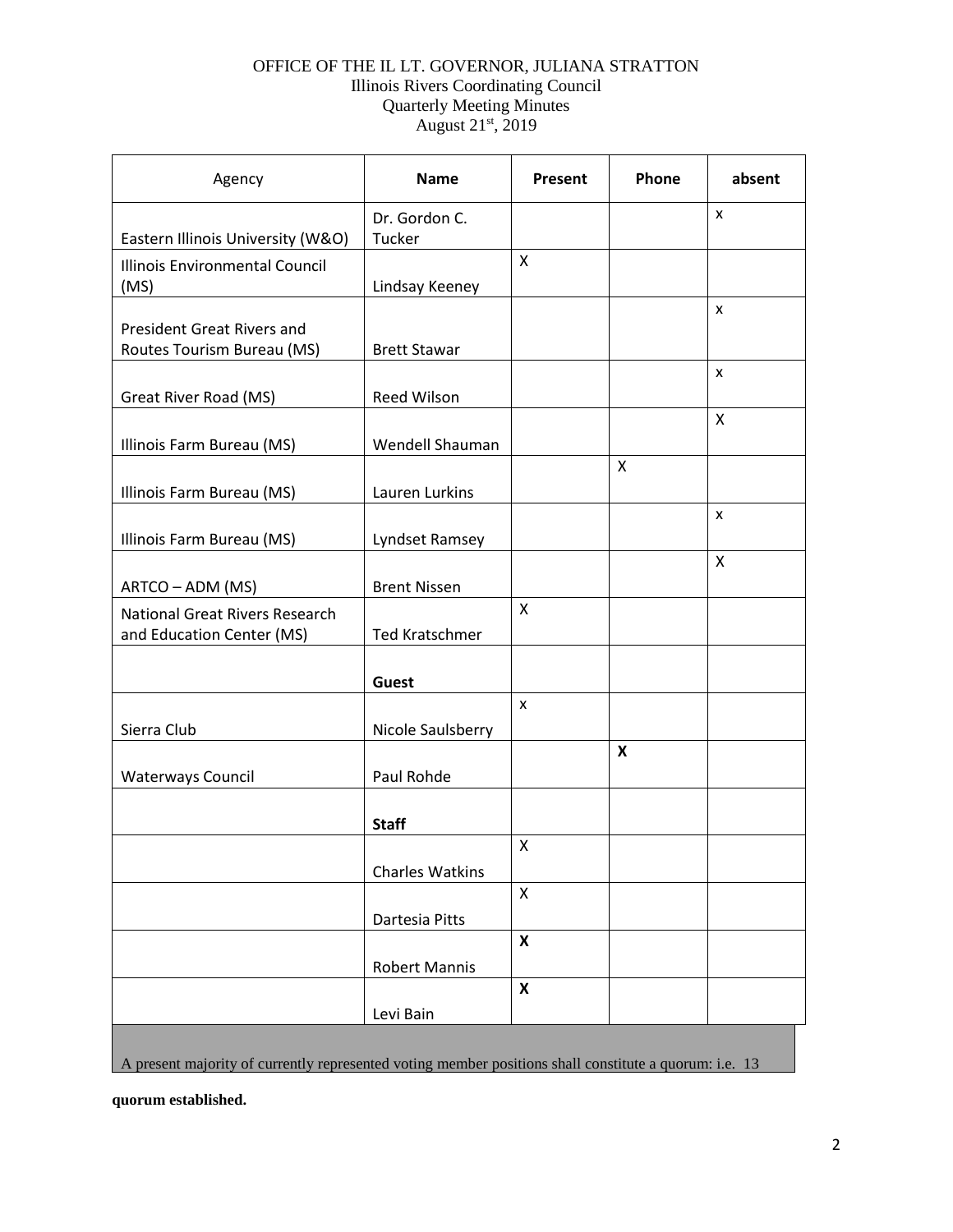### **1. Lt. Governor Stratton called the meeting to order at 10:45 AM**

• Roll taken and quorum established

## **2. Approval of meeting agenda for August 21st, 2019 and meeting minutes from May 1st, 2019**

- Agenda for August 21<sup>st</sup>, 2019
	- o Moved and Seconded
	- o Passed
- Minutes from May  $1<sup>st</sup>$ , 2019
	- o Moved and Seconded
	- o Passed
	- o

## **3. Chairwoman's remarks**

- Lt. Governor Stratton's remarks
	- o Thanks to Allen LaPointe
	- o Pope County visit
		- Access to clean water
	- o Brandon Road Lock & Dam Collaboration Meeting
	- o Effective structure for the Council
	- o Sexual harassment& ethics training
- Chancellor Koch's (University of IL, Springfield) remarks

### **4. New business**

- **Lt. Governor Stratton**
	- o This council should take the leadership around policy and legislative change to improve the lives of the people of Illinois. We therefore need to come up with a council structure so that we can do this work. Currently, the proposed committees for this council are:
		- Asian Carp
		- Conservation
		- Economic Development
			- **Bobby Mannis**
				- o Discusses committee structure
				- o The Lieutenant Governor's Office will offer logistical support to the committees
- **Lt. Governor Stratton**
	- o We'd like feedback on the proposed committees and proposed structures
		- **Christine Davis**
			- How will we divide into committees?
				- o **Lt. Governor Stratton**
					- Folks can join committees as they would like, and can join multiple committees
					- What we do ask is that there are folks on each committee
		- **Nani Bhowmik**
			- How do we incorporate ecological restoration into these committees?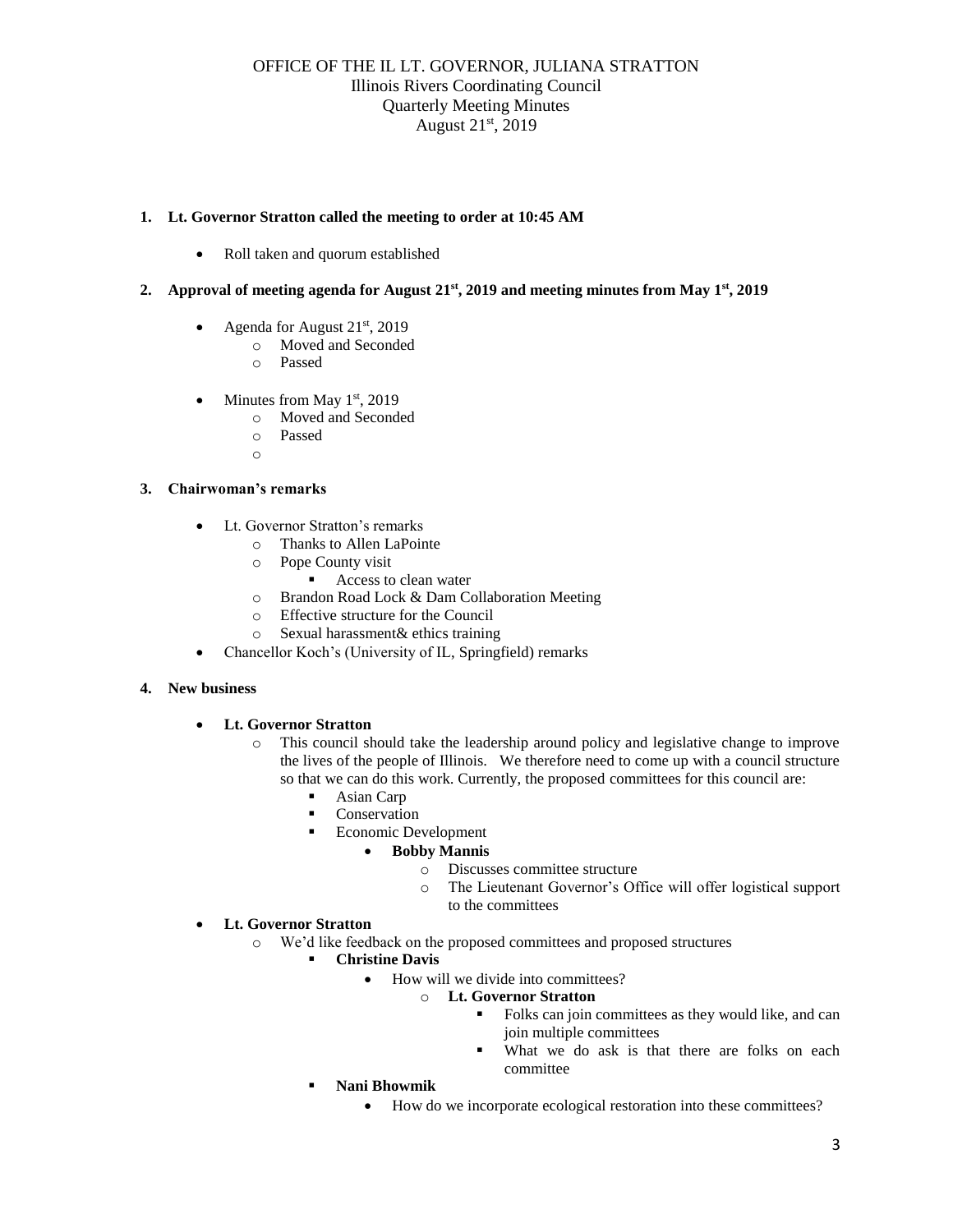## OFFICE OF THE IL LT. GOVERNOR, JULIANA STRATTON Illinois Rivers Coordinating Council Quarterly Meeting Minutes August 21st, 2019

#### o **Lt. Governor Stratton**

Conservation covers this

- **Doug Blodgett**
	- Where does flooding fit into this? Would it be an infrastructure issue?
		- o **Steve Altman**
			- Plan flood management is being done right in IL
				- **Lt Governor Stratton**
					- o How is this communicated, Steve?
						- **Steve Altman:** IL is doing a GREAT job in regulating the rivers we manage; we get national press about it; our buy-out program and insurance is what really makes the difference; we work with communities to buy out properties so that resident properties aren't being flooded anymore and so that we can put the right infrastructure in place to prevent flooding in those areas moving forward
- **Ted Kratschmer**
	- I like this breakdown
- **Paul Rhode** 
	- I recommend we open Asian Carp to include all invasive species that threaten the Great Lakes and Mississippi River
		- o **Nani Bhowmik**
			- Perhaps Asian Carp & Other invasive Species?
- **Lt. Governor Stratton** 
	- So the proposed committees are now
		- o Asian Carp & Other Invasive Species
		- o Conservation & Environmental
		- o Economic Development & Infrastructure
		- Is there a motion to approve these committees?
			- o Motion moved by Steve Altman
			- o Motion seconded by Nani Bhowmik
			- o Motion Passed

#### • **Lt. Governor Stratton**

- o Let's discuss each of the Committees to begin and think about some issues areas. Let's begin with
	- Asian Carp & other Invasive Species

### • **Doug Blodgett**

- o Other invasive species include zebra mussels and quagga mussels
- o There are more invasive species in the Great Lakes threatening invasion into the Mississippi basin than there are from the Mississippi into the Great Lakes, and most people don't know this
- **Steve Altman**
	- o There are other concerns with Asian Carp; IL looks at solutions to abate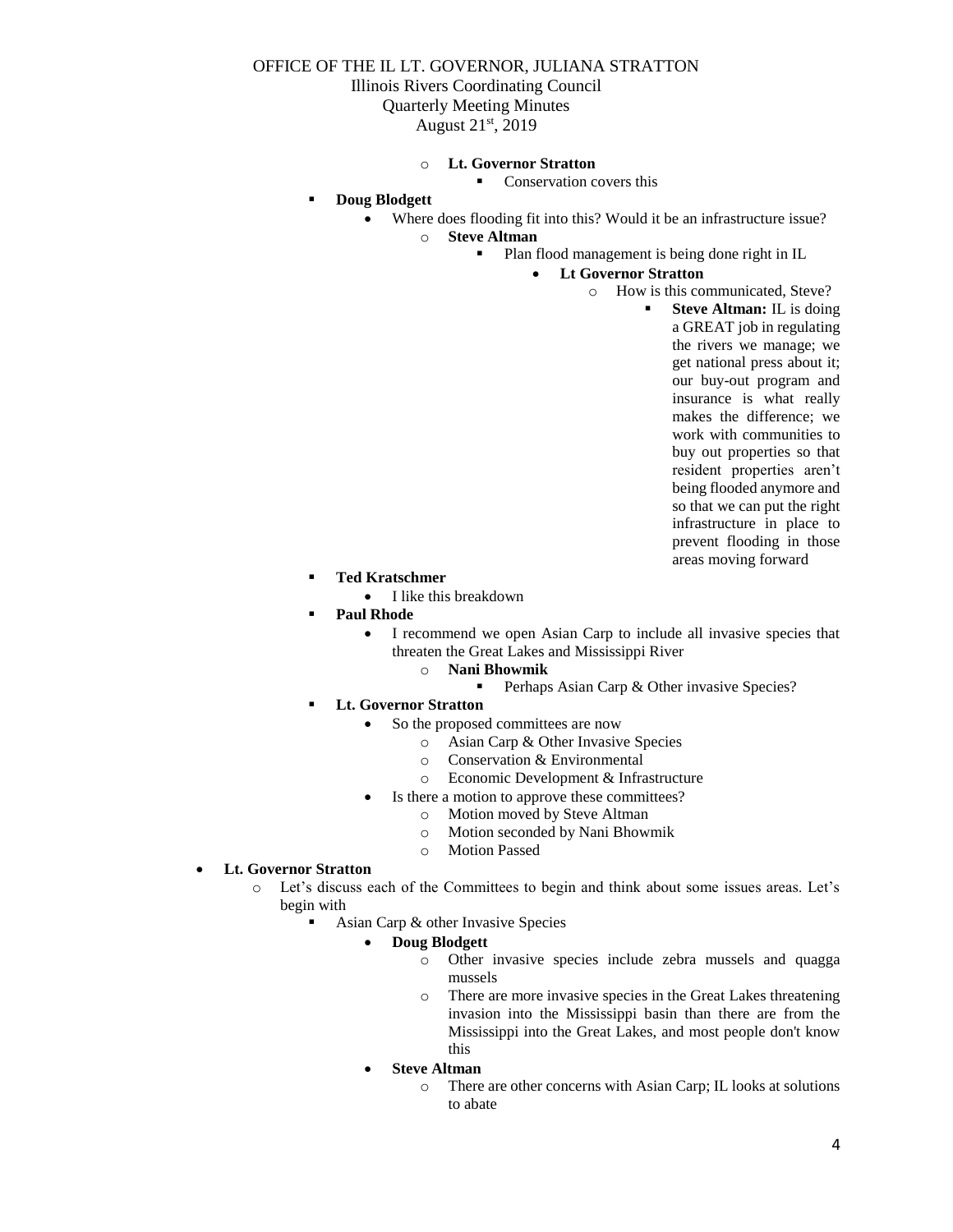# OFFICE OF THE IL LT. GOVERNOR, JULIANA STRATTON

Illinois Rivers Coordinating Council

Quarterly Meeting Minutes

August 21st, 2019

- o We need to do a better job at communicating what we have done
- o People in IL know more about Asian Carp than anyone else because we have focused on it; we try to communicate with other states; we aren't getting credit for the mitigation that we've done relating to the Asian Carp
- **Nicole Saulsberry**
	- o I'd like to know how we got to this point from a historical perspective
	- o We should also compare our work with that of other states and how they have handled the issue
- **Allen LaPointe**
	- o We should look at the other stakeholders who have invested in the research, such as universities
- **Lt. Governor Stratton**
	- o We want people outside of this Council to bring the best information to the table; tap into those who are already doing work; perhaps we can have some presentations during a quarterly meeting
		- **Christine Davis**
			- Laura Kiefer, the IL State Hydrologist can probably do a presentation. I will reach out to her
- Economic Development & Infrastructure
	- **Paul Rhode**
		- o Locks and Dams
	- **Wendell Shaumann**
		- o MS River: major flood meant we lost 2.5 months of shipping time in getting grains to the rest of the world
			- **Lt Governor Stratton** 
				- This has an impact on our economy and so this information is extremely helpful for our committee and council
	- **Chris Davis**
		- o Tourism: improved tourism could help community economies

### ▪ **Lt Governor Stratton**

- DCEO and Enjoy IL campaign in partnership would help with this
- **Ted Kratschmer**
	- o Echo revitalization communities along the rivers; return the public consciousness around the rivers; raise awareness
- **Nicole Saulsberry**
	- o I will present legislation to the Council related to economic development in communities around IL's waterways, specifically SB 2146 – DCEO funded – which creates a youth employment training program

### **5. Member updates**

- **Allen LaPointe**
	- o Thanks to everyone who showed up for the tour
	- o Feel free to reach out to me if there's any way the Shedd Aquarium can help
- **Steve Altman**
	- o DNR update